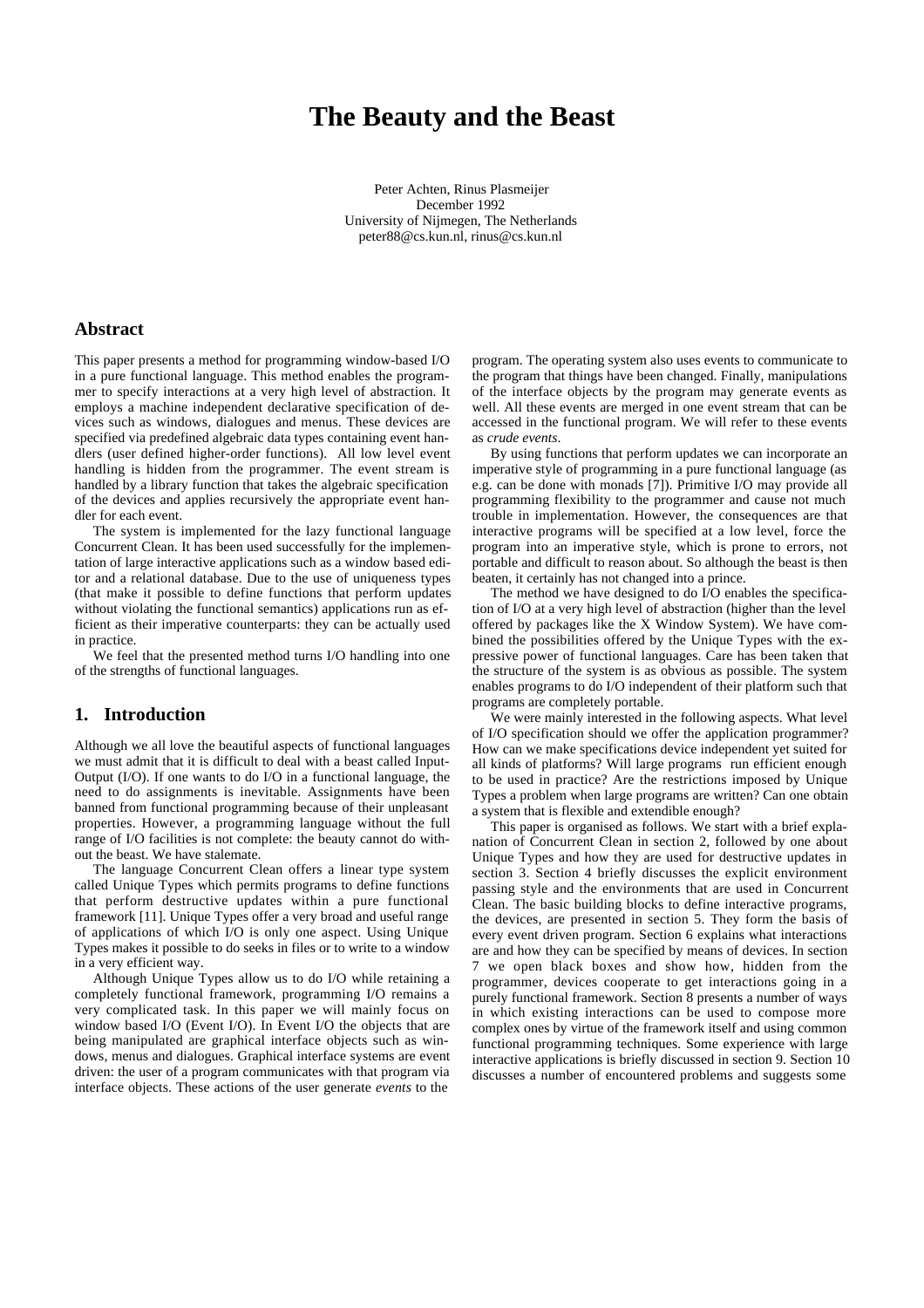ideas to cope with them. Finally the paper is concluded by section 11 which summarises the whole and presents some future work.

# **2. Concurrent Clean**

Concurrent Clean [3],[6],[9] is a lazy functional programming language based on Term Graph Rewriting [2]. Here is an example of a Clean function defining the well-known fibonacci function.

```
Fib INT -> INT; = == type definitions start with ::<br>Fib 1 \rightarrow 1;
        \Rightarrow 1;
Fib 2 \rightarrow 1:
Fib n \rightarrow + (Fib (- n 1)) (Fib (- n 2)), IF > n 2
          -> ABORT "fibonacci: argument less than one";
```
Term Graph Rewriting systems are very suited for efficient implementations of functional languages [5],[9],[10]. Graph rewriting is actually used in many implementations. The main difference between Clean and other lazy functional languages is that in Clean graph rewriting is explicitly in the semantics of the language. In Concurrent Clean, the function application to be evaluated is represented by a possibly cyclic graph. Function definitions are actually Term Graph Rewriting rules. For instance, in the right-hand-side of the Fib definition above, actually a graph structure is defined. Each node in the graph contains a symbol  $(+,$  Fib,  $-,$  1) and arguments pointing to other nodes. In Clean, reasoning about programs is reasoning about graphs. It is straightforward to denote cyclic structures and shared computations. For instance, the argument node n is shared in the graph constructed on the right-hand side of the example reflecting the call-by-need evaluation of functional languages. Term graph rewriting obeys the functional semantics: given a rewrite rule which left-hand side matches the computation graph, a new graph is created for those nodes of the right-hand side which are new to the computation graph. After this, redirection to the new nodes takes place.

Concurrent Clean provides a type system based on the Milner/Mycroft scheme. There are a number of predefined types: INT, REAL, etc. and type constructors: lists [], n-tuples () and curried functions =>. Furthermore there are algebraic types, synonym types and abstract types.

Clean has two types of modules: implementation modules and definition modules. The types and functions specified in an implementation module only have a meaning inside that module unless they are exported in the corresponding definition module. For more information we refer to [9] and [4].

# **3. Unique Types and Destructive Updates**

In this section we explain briefly the idea behind Unique Types in Clean and how it can be used to define functions that can do destructive updates. For more information about Unique Types we refer to [11] and [9].

Assume that we want to define a function FWriteC of type :: CHAR FILE -> FILE that upon evaluation directly writes a character to the given file. It is the obvious way to do it in any imperative language but it is not sound to do this in the functional world because the original file can be shared and used in other function applications. Modification of the argument as a side-effect of the evaluation of one function can therefore also affect the outcome of other computations that share the same argument. This is illustrated in the following example:

F file -> (file, FWriteC 'a' file);

Now, when both files are shared in the function body of F writing the character 'a' to the file will produce the wrong result (file++"a", file++"a"). To conform with the standard semantics FWriteC has to yield a new file and the result then correctly becomes (file, file++"a"). But, constructing new files is of course very inefficient and it is not the intention either. One really wants to have the ability to modify (update) an *existing* file *instantaneously*.

Fortunately, updates *can* be allowed under certain conditions. *If* it can be guaranteed that an offered argument is not used by (shared with) other function applications it can be re-used for the construction of the function result e.g. via a destructive update. In Concurrent Clean, a type system is incorporated [4], [9] that guarantees that certain objects (unique objects) can be reused safely. The UNQ type attribute can be added by the programmer to *any* type to express the restricted use of an object of that type. For instance, when the type of the function FWriteC is specified as :: CHAR UNQ FILE -> UNQ FILE it is guaranteed that any application of the function FWriteC is called with an argument of type FILE that is not used somewhere else. So, the dangerous example given above is not possible because it is not approved by the type system. The UNQ type of the resulting file indicates that no sharing is introduced in the constructed result such that the resulting modified file can be passed to another call of FWriteC. In this way single threaded use of objects is enforced.

# **4. The I/O World of Concurrent Clean**

The example of writing a character to a file is quite illustrative for the approach we have taken to low-level I/O in general in Concurrent Clean. I/O is always done on objects (like the file in the example). Such an I/O object serves as an environment. Environments are offered to the application programmer as abstract data types. Functions defined on these structures that change the environments all require the environments to be *unique*, so they can indeed be updated destructively without harm. Passing environments around only to those functions (predefined and program defined) that actually need them is called the "explicit environment passing where needed" scheme.

Concurrent Clean provides four types of predefined environments to perform I/O. These are WORLD, FILES, FILE and IOState. The WORLD is the main container of all other environments. There is at most one WORLD for each program. It can be retrieved only at the initial Start rule of a program. From this WORLD disjoint sub worlds can be retrieved. One such sub world is an object of type FILES, an abstract data structure representing the state of the file system. It gives access to all files (of type FILE) visible for the program. A FILE can be opened readonly or writable in which case it is an UNQ FILE. Another disjoint sub world environment, the IOState, is used by programs to do event I/O. It can be retrieved only from the WORLD and contains among other things the event stream.

Using a hierarchy of environments from which others can be retrieved has a number of important properties and advantages above traditional environment passing methods in which there exists only one monolithic environment. Our system allows a natural way to handle *multiple states*. The most obvious example of multiple state handling is the use of individual files in different parts of the program. The evaluation order of the program is fixed only by the order of function applications on the environment. This increases the clarity of the program. It is our belief that multiple state handling is essential to achieve distributed I/O.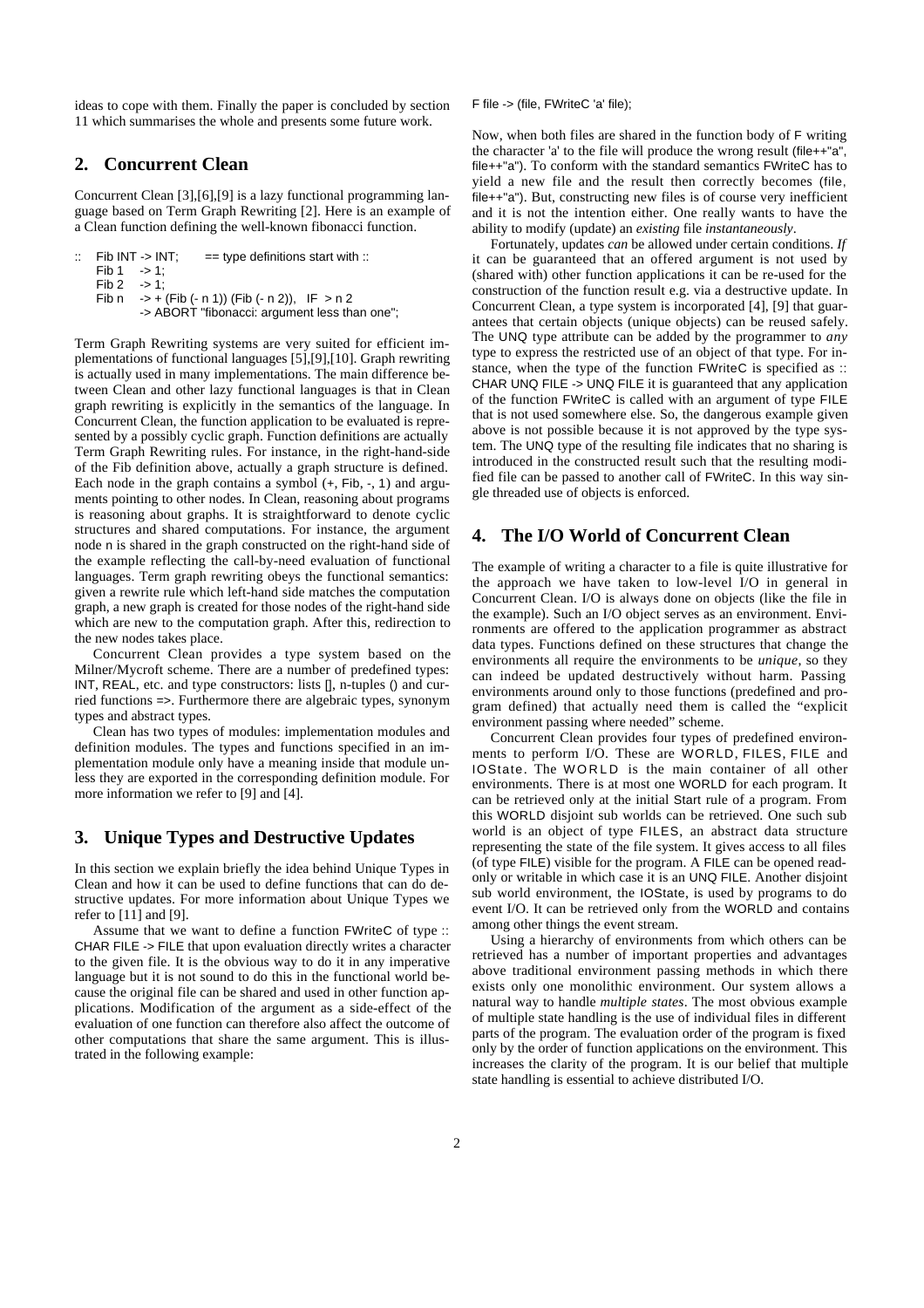# **5. Devices**

To *users* of graphical interface environments like Macintosh or X Window System, all programs communicate with them by means of dialogues, windows and menus. All information and actions are directed to these interface elements. Users get familiar with applications by their interface elements, and there is no need to be bothered by whatever system is underneath.

To *programmers* of graphical interfaces, the *same interface elements* are provided by the Concurrent Clean Event I/O library by which the programmer *constructs* interactive programs. These elements, the *devices*, are defined on a level very close to the way they would appear to him if he were a user of the program.

Concurrent Clean has four predefined devices: the MenuDevice, DialogDevice, WindowDevice and TimerDevice. Programs specify devices obeying a predefined *algebraic type*. For each device there is a predefined algebraic type: MenuDef, DialogDef, WindowDef and TimerDef. The algebraic type completely specifies the device: what it should look like and what event handlers should be called in what situations. Event handlers are *program defined functions* that specify the response of the program.

The remainder of this section discusses each of the devices. Readers who wish to know how devices are used to build interactive programs may skip the remainder of this section and go on to section 6 and 7.

## **5.1. MenuDevice**

The MenuDevice conceptualises choosing commands from a set of available commands. The set one can choose from is rather simple. Figure 1 shows the predefined MenuDef algebraic type as it is offered to the Clean programmer. It specifies a simple language in which arbitrary menus can be defined.

#### TYPE

- :: MenuDef UNQ s UNQ io
	- -> **PullDownMenu** MenuId MenuTitle SelectState [MenuElement s io];
- MenuElement UNQ s UNQ io
	- **MenuItem** MenuItemId ItemTitle KeyShortcut SelectState (MenuFunction s io)
	- -> **CheckMenuItem** MenuItemId ItemTitle KeyShortcut SelectState MarkState (MenuFunction s io)
	- **SubMenuItem** MenuId ItemTitle SelectState [MenuElement s io]
	- -> **MenuItemGroup** MenuItemGroupId [MenuElement s io]
	- -> **MenuRadioItems** MenuItemId [RadioElement s io]
	- -> **MenuSeparator**;
- :: RadioElement UNQ s UNQ io
- MenuRadioItem MenuItemId ItemTitle KeyShortcut SelectState (MenuFunction s io);
- :: MenuFunction UNQ s UNQ io  $\rightarrow$  => s (=> io (s, io));<br>  $\cdot$  MenuTitle -> STRING :: MenuTitle -> STRING;<br>:: ItemTitle -> STRING; -> STRING; :: MenuId -> INT;<br>:: MenuItemId -> INT;<br>:: MenuItemGroupId -> INT; : MenuItemId<br>
MenuItemGroupId
-> INT MenuItemGroupId :: KeyShortcut -> **Key** KeyCode | **NoKey**;  $\rightarrow$  CHAR;
- 
- :: SelectState -> **Able** | **Unable**;  $\geq$  Mark | NoMark;
- **Figure 1** *The algebraic type MenuDef to define menus. The symbols in bold are data constructors, the symbols in italics are user definable functions that will be called to handle the corresponding menu event. The other symbols are*

*type symbols. A menu is a pull down menu which contains a number of menu elements. Sub menus, item groups and radio items are elements that contain other elements. (Check) menu items are the elements that actually can be selected. Elements can always be selected by mouse. An item can be selected with the keyboard by means of KeyShortcut. The menu function of an item is the program defined function (the event handler) that is called when the item is selected. Items as well as menus can be disabled or enabled.*

All parts of a menu have an identification attribute (The synonym types MenuId, MenuItemGroupId and MenuItemId). At run-time the program can change the attributes of elements by referring to them by their identification.

The layout of a menu strongly corresponds with the data constructors that are used in its definition. To define a menu a programmer actually groups the commands he wishes the system to have and their initial looks. Example 1 shows the definition of a concrete menu. Its appearance on a Macintosh system is shown in figure 2.

RULE

:: MyMenu -> MenuDef State (IOState State);

```
MyMenu
-> PullDownMenu FileId "File" Able
       [MenuItem SetFigureId "Set Figure..." (Key 'F')
           Able SetFigure,
        MenuSeparator,
        MenuItem QuitId "Quit" (Key 'Q') Able Quit ];
```
MACRO FileId -> 1; SetFigureId -> 10; QuitId -> 11;

**Example 1** *A small pull down menu. The last line defines a number of macro definitions. A macro is a rewrite rule that is rewritten at compile-time: all occurrences of the left-hand side of a macro definition are substituted by the right-hand side. Macros may be parameterised.*



**Figure 2** *The menu system of example 1 as it appears on a Macintosh system. Note the close correspondence between the specification and the appearance on the screen.*

## **5.2. DialogDevice**

The DialogDevice models structured communication between program and user. Applications can have an arbitrary number of dialogues open. The DialogDevice manages property and command dialogues, as well as notices. Dialogues may require a special mode of event handling: modal dialogues enforce users to deal with the dialogue entirely before any other actions can take place. Modeless dialogues are less demanding: even though they are open, the user may disregard them and use them when convenient. Property dialogues are always modeless, and are used to set properties of the interaction. Command dialogues can be modal or modeless. Property and command dialogues can contain editable,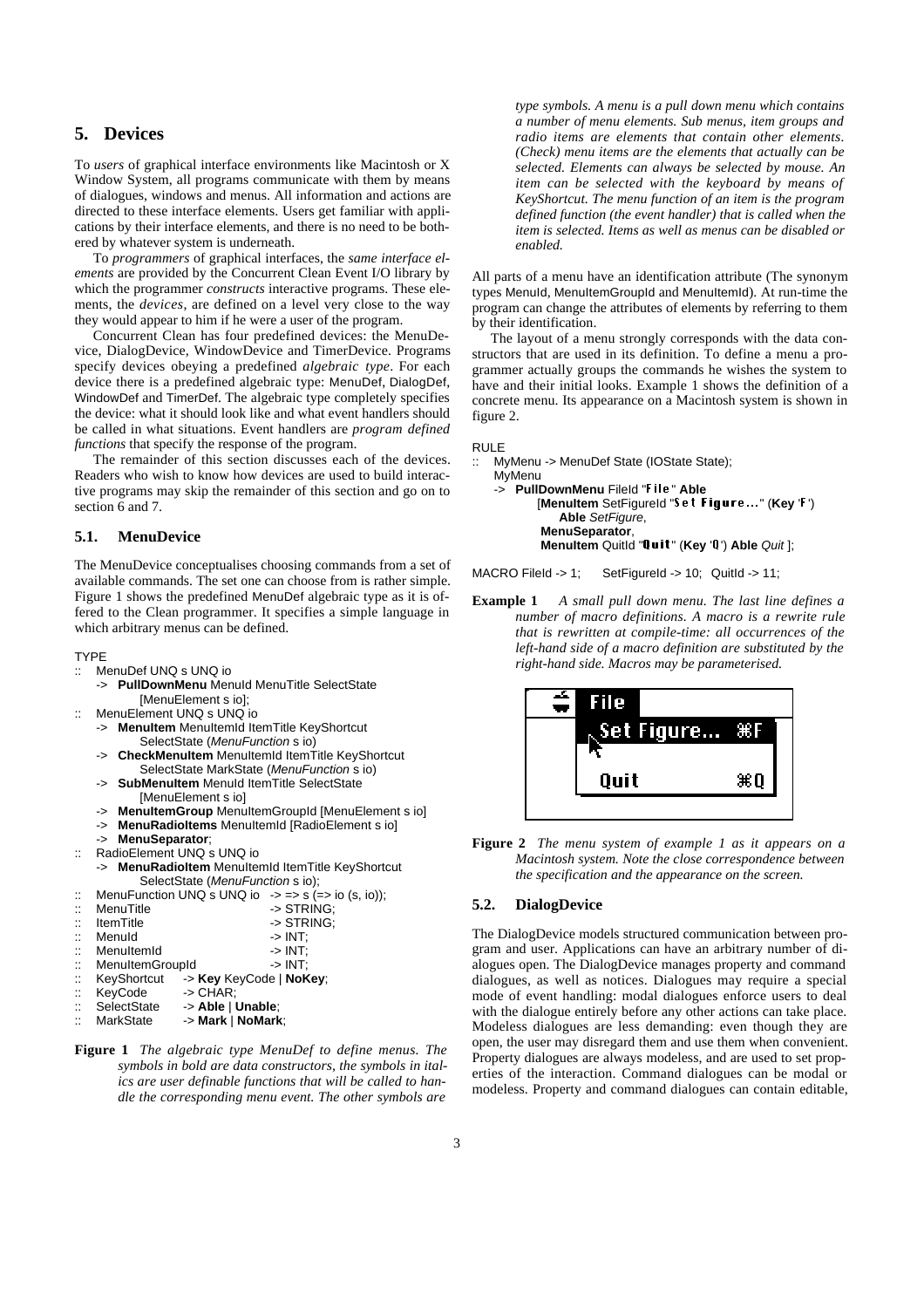static and dynamic texts, radio buttons, check boxes, pop up items, buttons (standard or program defined) and program defined controls. Notices are very simple modal dialogues to inform the user about unusual or dangerous situations.

So, the definition of a dialogue is a lot more complicated than menu definitions. This is not only due to the larger number of different kinds of items possible in a dialogue, but also because the *layout* between the items has to be defined. The DialogDef algebraic type defines a simple layout system that is sufficiently powerful to define quite complex dialogues. Like menus, the items of a dialogue are summarised in a list. Each dialogue item has a layout attribute of type ItemPos (see figure 3). The default layout strategy is to place items from top to bottom, from left to right.

TYPE

```
:: ItemPos -> Left | Center | Right |
              RightTo DialogItemId |
              Below DialogItemId |
              XOffset DialogItemId Measure |
              YOffset DialogItemId Measure |
              XY Measure Measure |
              ItemBox INT INT INT:
   :: Measure -> MM REAL | Inch REAL | Pixel INT;
```
**Figure 3** *The algebraic type ItemPos by which dialogue items can arrange their layout. The constructors Left, Center and Right align the item to the left, centre it or align it to the right. RightTo places the item to the right of the item with the given id. If that item happens to be centred then the two of them are centred. Below places the item below the item with the given id. XOffset and YOffset place the item exactly some distance from the item with the given id. XY places an item on a precise location, and ItemBox also defines what part is visible (in pixel co-ordinates).*

Example 2 shows the definition of a concrete dialogue commonly found in text editors or word processors.

RULE

MyDialog -> DialogDef State (IOState State); MyDialog -> **CommandDialog** FindId "Find" **Modeless** [**DialogSize** (**MM** 85.0) (**MM** 50.0)]

> FindButtonId [**StaticText** FindTextId **Left** "**Find:**", **EditText** FindStringId

(**YOffset** FindTextId (**MM** 1.0)) (**MM** 70.0) 1 "", **CheckBoxes** SettingsId **Left** (**Rows** 2) [**CheckBox** IgnoreCaseId "**Ignore Case**" **Able Mark** F,

**CheckBox** BackwardId "**Backward**" **Able NoMark** F, **CheckBox** WrapRoundId "**Wrap Around**" **Able Mark** F, **CheckBox** MatchWordsId "**Match Words**" **Able Mark** F ],

**DialogButton** CancelId **Left** "**Cancel**" **Able Cancel**, **DialogButton** FindButtonId (**RightTo** CancelId) "**Find**" **Able** Find ];

**Example 2** *A command dialogue to find texts as one might find in an editor. It is titled Find and is modeless. It's size (width and height) is fixed by the DialogSize attribute. The default button is the one with id FindButtonId, which is the button named Find. The dialogue contains an editable text field in which the user can type the text to be found. There are four check boxes, arranged in two columns, by which the user can influence the way searching will be done. The Find button will search for the text. It can be selected by*

*mouse, or because it is the default button, by pressing the return key (depending on the feel of the system).*

| $\equiv$ Find $\equiv$                     |                                                    |  |  |
|--------------------------------------------|----------------------------------------------------|--|--|
| Find:                                      |                                                    |  |  |
|                                            |                                                    |  |  |
| $\boxtimes$ Ignore Case<br>$\Box$ Backward | $\boxtimes$ Wrap Around<br>$\boxtimes$ Match Words |  |  |
| [Cancel]<br>Find                           |                                                    |  |  |

**Figure 4** *The dialogue specified in example 2 as it will appear initially on a Macintosh system.*

The Concurrent Clean library provides a large number of predefined dialogue items that are common on all systems. Using these items in a dialogue guarantees that the dialogue will look and feel like any other dialogue of the system. For programmers who need to have more sophisticated or very specialised dialogue items Controls have been provided which are dialogue items that can be fully defined by the programmer. With such items a programmer can define his own slider bars or scrolling lists. Figure 5 shows the algebraic type definition. The programmer in fact defines a lookand-feel of his own which is system independent. So the use and looks of Controls are exactly the same for all platforms.

- TYPE
- :: DialogItem UNQ s UNQ io
	- $\rightarrow$  . -> **Control** DialogItemId ItemPos PictureDomain SelectState ControlState ControlLook ControlFeel (DialogFunction s io);
- :: ControlState -> **BoolCS** BOOL | **IntCS** INT | **RealCS** REAL | **StringCS** STRING | **CS** [ControlState];
- :: ControlLook
- -> => SelectState (=> ControlState [DrawFunction]);
- :: ControlFeel
	- -> => MouseState (=> ControlState (ControlState,[DrawFunction]));
- :: DrawFunction -> => Picture Picture;
- :: DialogFunction UNQ s UNQ io
- -> => (DialogDef s io) (=> (DialogState s io) (DialogState s io));
- **Figure 5** *The algebraic type to make user defined dialogue items. Like any other dialogue item controls have a dialogue item id and are positioned in the dialogue. The PictureDomain defines a co-ordinate system for the control in which its look is defined and that is used when mouse events are passed. The SelectState determines whether the control is selectable or not. The essential part of a control definition is given by the functions ControlLook and ControlFeel. ControlLook defines what the control should look like depending on the*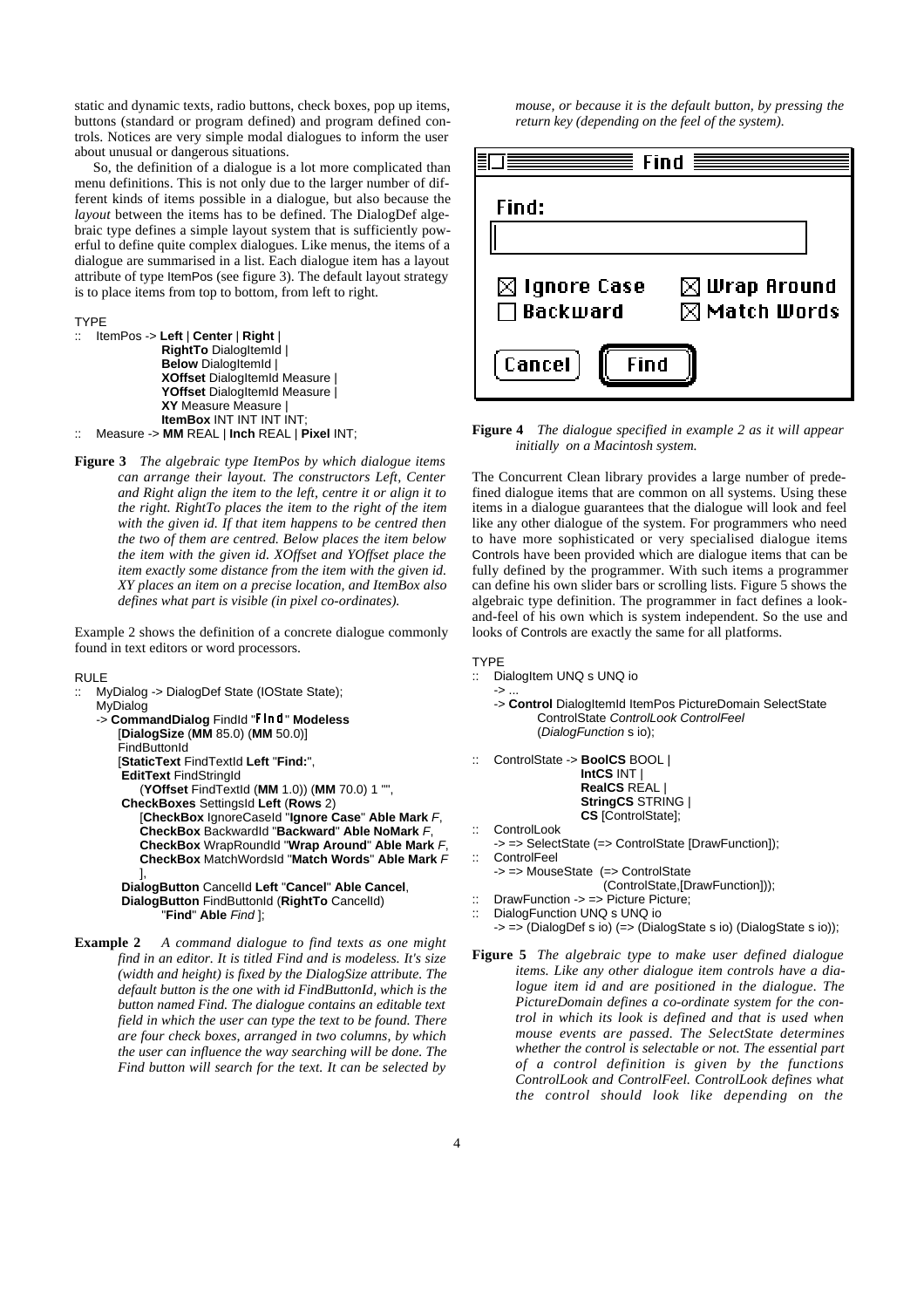*(un)selectability and current control state. ControlFeel defines how the control responds to user actions by mouse and the control state. User actions may change the control state. For the control state the programmer can use one of the basic types boolean, integer, real, string or a list of them; whichever happens to be most convenient. Finally, the DialogFunction of the control defines the influence of the control on other items of the dialogue.*

Suppose we are not satisfied with the check boxes in the find dialogue in figure 4 and want to define our own check boxes. Example 3 shows the Concurrent Clean definition

#### RULE

- MyCheckBox DialogItemId ItemPos SelectState MarkState (DialogFunction UNQ s UNQ io) -> DialogItem UNQ s UNQ io; MyCheckBox item\_id pos ability markstate function -> **Control** item\_id pos MarkBox ability (**BoolCS** (Marked markstate)) Look Feel function; :: Look SelectState ControlState -> [DrawFunction]; Look ability (**BoolCS** marked) -> [interior, backslash, slash | box] IF able && marked -> [interior | box] IF able:Enabled ability -> [backslash, slash | box] IF marked -> box, interior : DrawRectangle ((1,1),(-- MarkBoxWidth, -- MarkBoxHeight)), backslash: DrawLine ((2,2), (width, height)) slash : DrawLine ((width, 1), (2, -- height )), box : [DrawRectangle MarkBox,
	- DrawRectangle ((2,2),(width, height))], width : - MarkBoxWidth 2,
	- height : MarkBoxHeight 2;
- :: Feel MouseState ControlState -> (ControlState,[DrawFunction]); Feel (pos, **ButtonUp**, modifiers) (**BoolCS** marked)
	- (new\_state, [EraseRectangle MarkBox | look]), new\_state : **BoolCS** (NOT marked), look : Look Able new\_state;

Feel mouse state control state -> (control state, [1);

- :: Enabled SelectState -> BOOL; Enabled **Able** -> TRUE; Enabled **Unable** -> FALSE;
- Marked MarkState -> BOOL: Marked **Mark** -> TRUE; Marked **NoMark** -> FALSE;

#### MACRO

| MarkBox       | -> ((0,0), (MarkBoxWidth, MarkBoxHeight)); |
|---------------|--------------------------------------------|
| MarkBoxWidth  | -> 18:                                     |
| MarkBoxHeight | -> 18:                                     |

**Example 3** *A small example of a control definition, defining a variation on check boxes with a double border. Since we only need to administrate whether the check box is marked or not, we use the BoolCS control state which is TRUE when marked and FALSE if not. The PictureDomain of the check box has a fixed size, defined by MarkBox. The look of the check box is defined by Look: there are four variations possible depending on the selection state and control state (see figure 6). The feel of the check box is defined by Feel: when the user presses the mouse in the box, nothing happens. Only when the button is released, the control state changes by negating its boolean value.*



**Figure 6** *MyCheckBox in the following conditions (from left to right): when not able and marked, not able and unmarked, able and marked and when able but unmarked.*

#### **5.3. WindowDevice**

Windows are the basic medium in which interactive applications communicate with users. An application can have an arbitrary number of windows open. Of these windows at most one is *active*. The active window is the window to which all keyboard events are directed. The application as well as the user can decide which window to make the active window. The active window is easy to identify to users. Window systems structure the direction of user input to applications.

Applications can display anything in a window: a window gives a view on a Picture. Pictures are abstract UNQ data types in the Concurrent Clean I/O library on which a very large number of drawing functions is defined. The I/O system provides two types of windows: scrollable windows (**ScrollWindow**) and fixed size windows (**FixedWindow**). The latter windows are the most simple ones: their content is always completely visible. Scrollable windows view pictures that are arbitrarily large. With the scroll bars the user changes the current view on the picture.

The most important program-defined window event handlers are the *update function* and the *mouse* and *keyboard handlers*. With the update function the programmer defines the content of (any part of) a window. The I/O system frequently uses the same function for scrolling, resizing windows, updating affected parts of the window and so on. The mouse and keyboard handlers define how the window responds to mouse and keyboard events. The I/O system supplies the mouse handler with information (the data type MouseState) about the position of the mouse, the status of mouse button(s) and modifier keys that were pressed simultaneously. The keyboard handler is provided with information (the data type KeyboardState) about the key involved, its status and also the modifier keys that were pressed simultaneously (see figure 7).

## TYPE

- :: UpdateFunction UNQ s ->
	- => UpdateArea (=> s (s, [DrawFunction]));
- :: UpdateArea -> [Rectangle];
- :: MouseFunction UNQ s UNQ io ->
	- $\Rightarrow$  MouseState ( $\Rightarrow$  s ( $\Rightarrow$  io (s, io)));
- :: MouseState -> (MousePosition, ButtonState, Modifiers);
- :: MousePosition -> (INT, INT);
- :: ButtonState -> **ButtonUp** | **ButtonDown** | **ButtonDoubleDown** | **ButtonTripleDown** | **ButtonStillDown**;
- :: KeyboardFunction UNQ s UNQ io ->
- $\Rightarrow$  KeyboardState ( $\Rightarrow$  s ( $\Rightarrow$  io (s, io)));
- :: KeyboardState -> (KeyCode, KeyState, Modifiers);
- :: KeyCode -> CHAR;
- :: KeyState -> **KeyUp** | **KeyDown** | **KeyStillDown**;
- :: Modifiers -> (BOOL,BOOL,BOOL,BOOL);
- **Figure 7** *The three main functions for windows. For each modifier (Shift, Option, Command, Control) a Boolean in Modifiers indicates whether it was pressed (TRUE) or not (FALSE). On systems that have no Command key both the*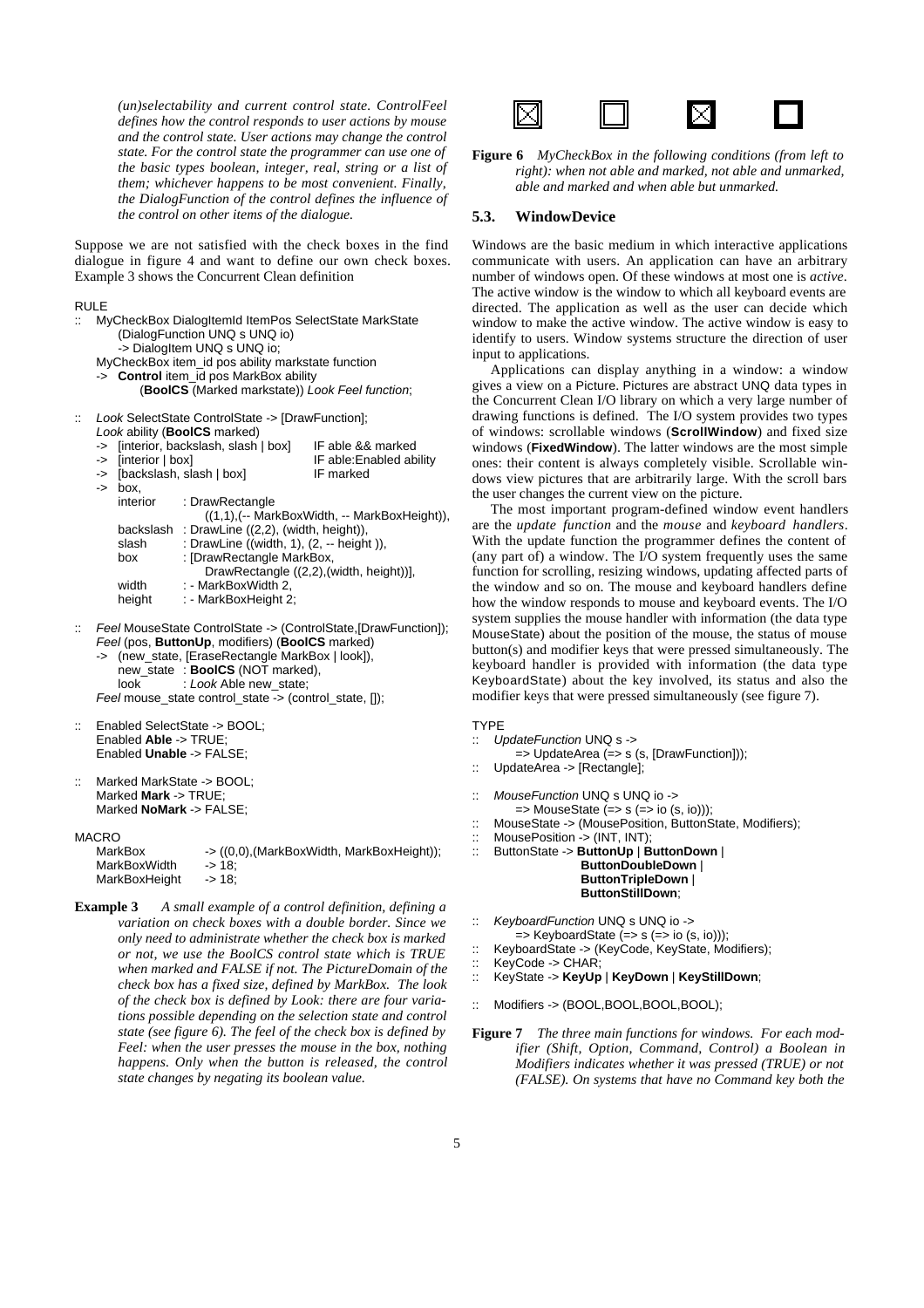*third and the fourth Boolean become TRUE when Control is pressed.*

Example 4 shows a window definition and its appearance on a Macintosh system.

#### RULE

- :: MyWindow -> WindowDef State (IOState State); MyWindow
	- -> **ScrollWindow** MyWindowId (0,0) "Picture" (**ScrollBar** (**Thumb** 450) (**Scroll** 10)) (**ScrollBar** (**Thumb** 450) (**Scroll** 10)) ((0,0),(1000,1000)) (50,50) (160,80) Update [**Mouse Able** HandleMouse, **Keyboard Able** HandleKeys ];



**Example 4** *A window definition and its initial appearance on a Macintosh system. The window defines a view on a picture with a picture domain with origin (0,0) and a range of 1000 by 1000 pixels. The minimum size of the window is 50 by 50 pixels and its initial size 160 by 80 pixels. The initial view of the window on the picture is at the position (450, 450) which is determined by the values of the horizontal and vertical scroll bars. When the user scrolls through the picture, this is done in steps of 10 pixels. For this window, the thumbs will always be adjusted on a multiple of 10.*

## **5.4. TimerDevice**

The TimerDevice enables interactions to synchronise on time intervals. The TimerDevice only responds to timer events; special events that are generated when the given time interval has expired. This mechanism cannot provide real-time timing because event handlers may take a longer evaluation time than the interval of the timer. The timer event handler is therefore provided with the number of discrete intervals that have passed.

#### TYPE

- :: TimerDef UNQ s UNQ io
- -> **Timer** TimerId SelectState TimerInterval (TimerFunction s io);

```
:: TimerFunction UNQ s UNQ io
```
 $\Rightarrow$   $\Rightarrow$  TimerState ( $\Rightarrow$  s ( $\Rightarrow$  io (s, io)));<br>TimerId  $\Rightarrow$  INT

```
:: TimerId -> INT;<br>:: TimerInterval -> INT:
```
- :: TimerInterval -> INT;<br>:: TimerState -> INT;
- TimerState

**Figure 8** *The algebraic type TimerDef to define timers.*

## RULE

:: MyTimer -> TimerDef State (IOState State); MyTimer -> **Timer** MyTimerId **Able** TicksPerSecond DoBeep;

- :: DoBeep TimerState State (IOState State) -> (State, IOState State); DoBeep time\_passed state io -> (state, Beep io);
- **Example 5** *A timer device which emits a beep every second. TicksPerSecond is a system constant which defines the number of ticks that take a second. DoBeep ignores the time that has actually elapsed.*

## **5.5. Summary**

Algebraic types have proved very useful as device definitions. They provide a simple specification language that can be formally verified by the compiler's type checker. Careful choice of type names and constructors enable clear specifications and readable definitions. Both aspects help to prevent and detect the occurrence of many evident errors. Care has been taken to realise a one-to-one correspondence between specification and appearance (WYSIWYS: What You Say Is What You See).



**Figure 9** *The menu system of example 1 as it appears on X Window system, using the Open Look Interface Tool kit.*

Devices capture only the essence of the interface elements they model. For a programmer this yields a declarative and compact specification of the I/O he wants done. It enables implementations to abstract from concrete platforms, so devices can be made *lookand-feel independent*. This implies that a program developed on a Macintosh system will behave like a Macintosh application, but when recompiled (not rewritten!) on X Window System with the Open Look<sup>TM</sup> Interface Tool kit, it will behave like a standard Open Look application (see figure 9).

Programmers only specify devices: how they work and what they really are is hidden from them. Therefore the programmer need not reinvent the wheel of event handling over and over again in every program.

For each device Concurrent Clean provides a library of functions by which the program can change attributes of any of its parts. These are always referred to by their id's. With these functions devices can obtain a highly dynamic behaviour.

# **6. Interactions**

Having seen how to define single devices, we can now start to create *interactions*. An interaction is the specification of a *state transition system* in which I/O is done. Be careful about the difference between interactions and programs! A program can have several interactions. A single interaction can be arbitrarily large and complex and will, in most cases, actually be the whole program.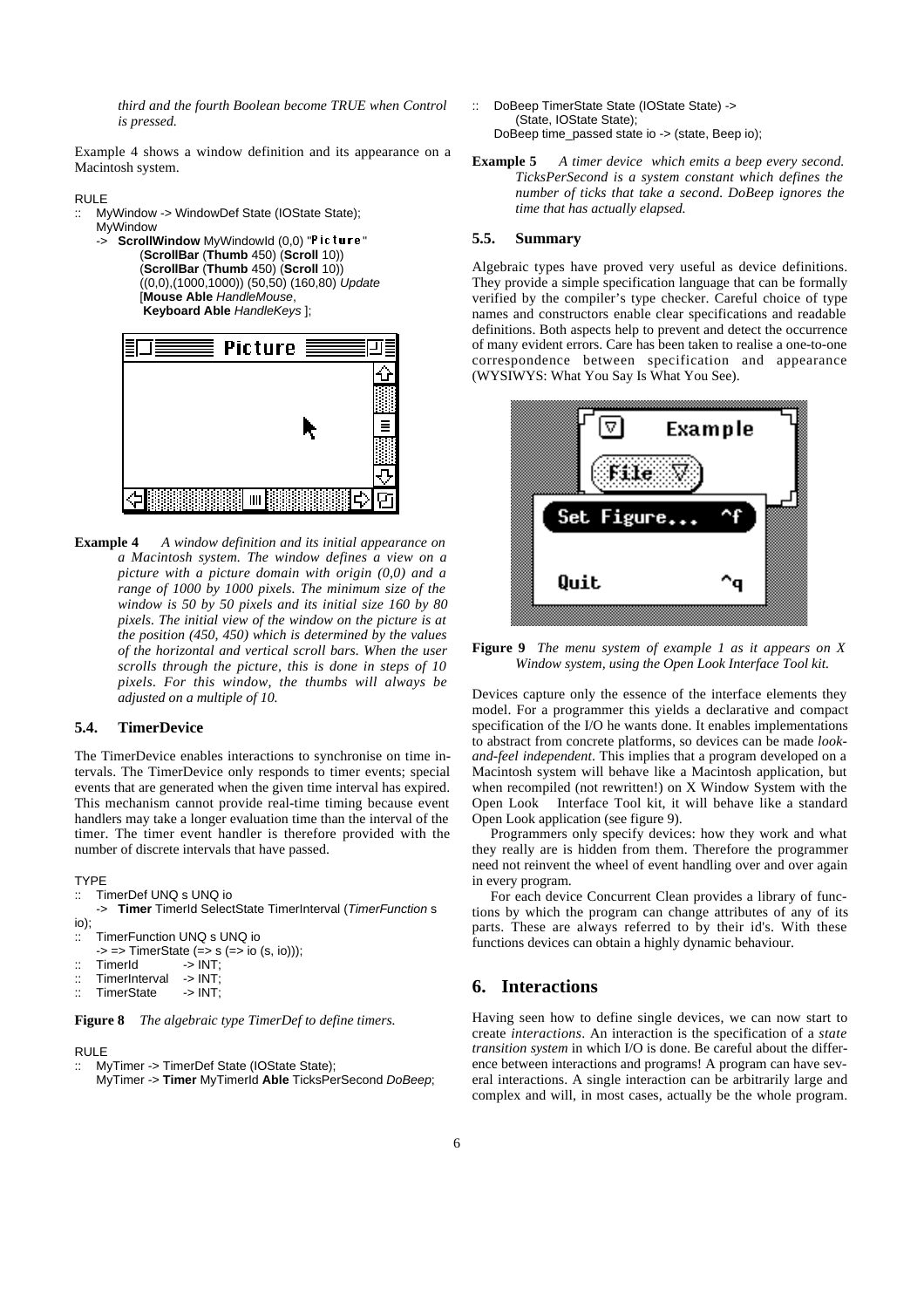State transition systems generally are fixed by an *initial state*, a set of all possible *transitions* and a *final state*. Here we transfer these concepts to interactions.

The *state* of every interaction is composed of two objects: the *program state* and the *I/O state*. The program state is a data structure of arbitrary UNQ type the interaction uses to keep all global data the interaction needs during evaluation. It is defined by the application programmer and depends on the specific application that is being defined. The I/O state is modelled by the sub environment IOState (introduced in section 4). The IOState is a container for the event stream and the devices that participate in the interaction.

The *initial state* of an interaction consists of the initial program state and the initial IOState. The initial program state is of course provided by the application program. An initial IOState is created by retrieving it first from the WORLD. This IOState contains the current event stream but has yet to be filled with device definitions. These devices are defined in the way as described in the previous section. These definitions are collected in a data structure IOSystem; a list of all device definitions. These devices operate on the same program state enforced by the type.

#### TYPE

IOSystem UNQ s UNQ io -> [DeviceSystem s io];

| $\ddot{\phantom{a}}$ | DeviceSystem UNQ s UNQ io |                   |        |  |  |
|----------------------|---------------------------|-------------------|--------|--|--|
|                      | -> TimerSystem            | <b>TimerDef</b>   | s iol  |  |  |
|                      | -> MenuSystem             | [MenuDef          | s iol  |  |  |
|                      | -> WindowSystem           | <b>[WindowDef</b> | s iol  |  |  |
|                      | -> DialogSystem           | [DialogDef        | s iol; |  |  |

**Figure 10** *The algebraic type IOSystem is used for defining a group of devices which will participate in the same interaction.*

The *transition set* of an interaction is the collection of all event handlers of the specified devices. The system automatically derives them from the participating devices. Transitions are triggered by the crude events in the event stream. The event is dispatched to the proper device which computes the next interaction state (with or without the use of a program event handler).

Interactions are started by the rule StartIO of type :: (IOSystem s) s (IOState t)  $\rightarrow$  (s, IOState t). In its arguments we can identify the state transition elements we just discussed. The initial interaction state is given by the argument s which gives the initial program state; the arguments IOSystem and IOState determine the respective initial devices and IOState. As mentioned, all event handlers can be derived from the participating devices; so we can now start to evaluate the interaction.

Interactions are handled recursively by StartIO until they reach their *final state* when one of the program event handlers *quits* the interaction. The interaction is quitted by applying the special rule QuitIO to the current IOState. QuitIO removes all devices from the IOState. The final interaction state is formed by the currently reached program state and the emptied IOState.

TYPE :: S -> [Point];

#### RULE

- :: Start WORLD -> (S, WORLD);
	- Start world -> (final, CloseIOState io' world'), (final, io'): StartIO [WindowSystem [Window]] [] io, (io, world'): OpenIOState world;
- :: Window -> WindowDef S (IOState S); Window

## **FixedWindow** 1 (0,0) "Picture" ((0,0),(160,80)) [**Mouse Able** Track, **GoAway** Quit; **Cursor CrossCursor**],

- :: Track MouseState S (IOState S) -> (S, IOState S); Track (pos, ButtonUp, modifiers) state io -> (state, io); Track (pos, button\_down, modifiers) state io -> ([pos | state], DrawInActiveWindow [DrawPoint pos] io);
- :: Quit S (IOState S) -> (S, IOState S); Quit state io -> (state, QuitIO io);
- **Example 6** *A window tracking the mouse. Window defines a FixedWindow with id 1, which should be opened with its upper left corner on screen co-ordinates (0,0), has the title Picture and a content 160 pixels wide and 80 pixels high.* Track *does nothing if the mouse button is up, otherwise it adds the current location of the mouse in the program state and draws the point in the active window.*



**Figure 11** *Example 7 running.*

Example 6 gives a simple but *complete* drawing program, as one may write it in Concurrent Clean. The program state S consists of a list of points that are collected by tracking the mouse. The initial program state is of course the empty list [], since nothing has been drawn sofar. The initial IOState is retrieved from the WORLD. The initial set of devices is the WindowDevice only. One can see at a glance that it will also be the sole device of the interaction and that the only transitions that are possible are mouse events. The mouse events in the window are handled by the event handler Track and closing the window is handled by Quit.

# **7. The Soul of the Beast**

In the previous sections we have assumed devices to be black boxes that in some way manage crude events. In this section we give a detailed description of the semantics of devices and how interactions, evaluated by StartIO and terminated by QuitIO actually work in a pure functional framework. All functions but StartIO and QuitIO discussed in this section are not visible to the application programmer. The whole mechanism of devices and evaluation of interactions is hidden from the programmer.

In order to describe the behaviour of the devices offered by the Clean I/O system, we can filter out five distinct actions defined for each device: (**a**) devices must be hidden, (**b**) device definitions must be mapped into the real world, (**c**) devices must determine which crude events they handle and handle them if they occur, (**d**) devices must close themselves and remove their mapped instances from the real world and finally, (**e**) devices must reappear again from a hidden state. Each of these particular actions is a particular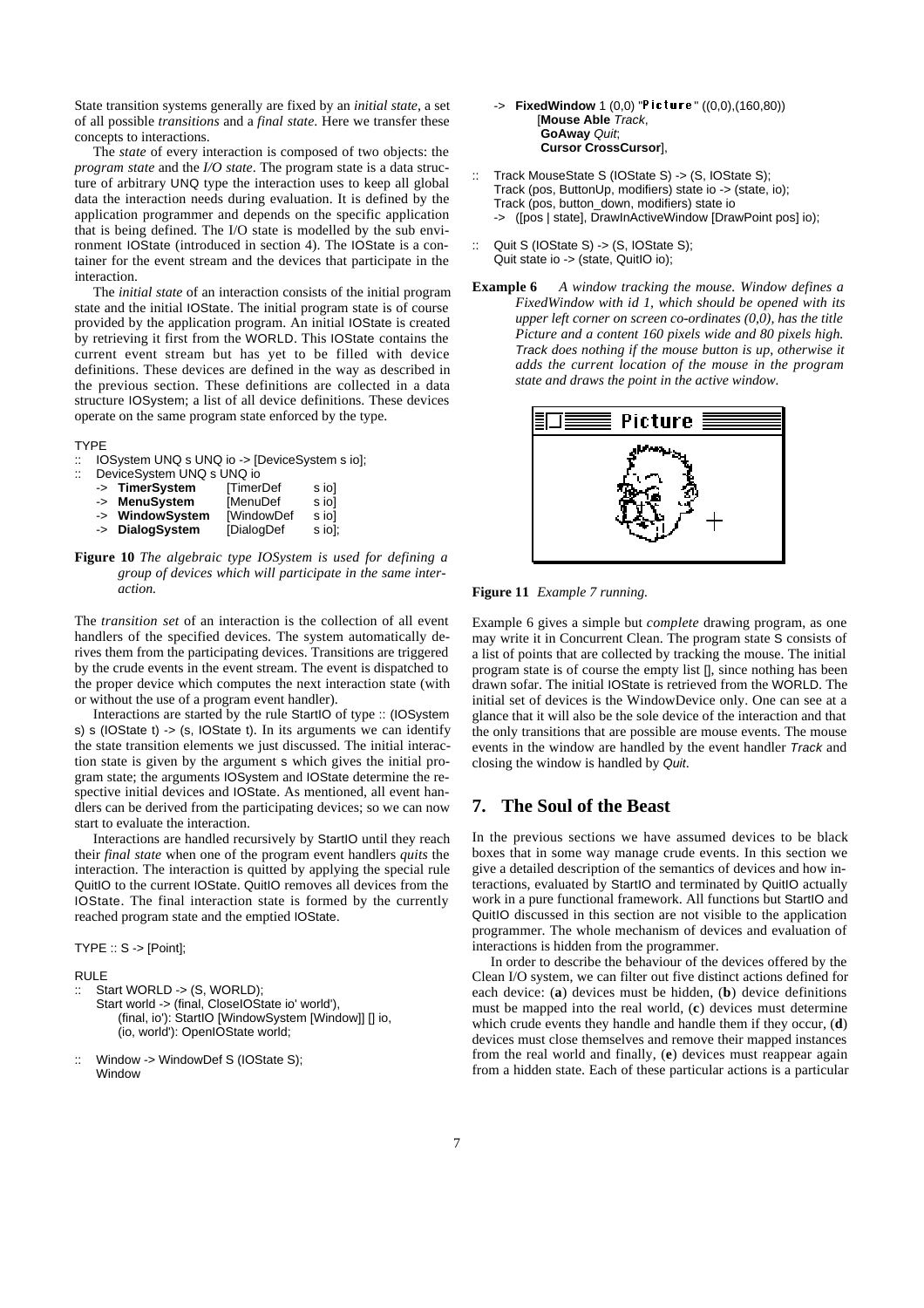function, and so a device is defined by a set of five functions, each defining a specific part of a device behaviour (see figure 12).

TYPE

:: DeviceFunctions UNQ s

| -> | (HideFunction s, | (a) |
|----|------------------|-----|
|    | OpenFunction s.  | (b) |
|    | DoIOFunction s.  | (c) |
|    | CloseFunction s. | (d) |
|    | ShowFunction s); | (e) |

- :: HideFunction  $s \rightarrow \Rightarrow$  (IOState s) (IOState s);
- :: OpenFunction s ->
- => (DeviceSystem s (IOState s)) (=> (IOState s) (IOState s)); :: DoIOFunction s ->
- $\Rightarrow$  Event ( $\Rightarrow$  s ( $\Rightarrow$  (IOState s) (BOOL, s, IOState s)));
- $\therefore$  CloseFunction s  $\rightarrow$   $\Rightarrow$  (IOState s) (IOState s);
- :: ShowFunction  $s \rightarrow \Rightarrow$  (IOState s) (IOState s);

#### **Figure 12** *The type of the functions defining the behaviour of a device.*

The OpenFunction (**b**) when applied to a device definition and the current IOState will create a concrete device according to the definition and store it in the IOState. The CloseFunction (**d**) when applied to the current IOState retrieves the concrete device from the IOState and frees all occupied system memory or resources.

The DoIOFunction (**c**) is applied to the current crude event, the current program state and IOState. It first checks whether the given event belongs to its input domain of events. If this is the case the Boolean result is TRUE; if not it is FALSE. Then the function determines whether it can manage the event all by itself or if it needs to call one of the program defined event handlers. Program defined event handlers may require not only the current program state and IOState but also some additional information (like the function Track of example 6 which is also applied to the MouseState).

The HideFunction (**a**) when applied to the current IOState hides the device for the user. The ShowFunction (**e**) when applied to the current IOState makes the hidden devices reappear on screen.

The functions StartIO and QuitIO that are responsible for doing interactions actually know nothing about devices. They only know the device functions of each device and can best be regarded as dispatchers: they only conduct events to devices.

StartIO actually consists of the same phases (**a**) to (**e**) each defining part of a device's behaviour. It starts to hide all present devices from the current IOState by subsequently applying the HideFunction of those devices on the resulting IOStates. Then all new devices are stored in the IOState by subsequently applying the OpenFunction of the new devices on the IOState with the corresponding device definitions. This is followed by retrieving crude events from the IOState and dispatching these events to the devices, by subsequently applying the DoIOFunction of each device. In case an event handler has Quitted the IOState the event loop is terminated. StartIO terminates after all hidden devices from the previous interaction have been shown again by subsequently applying those devices ShowFunction.

- StartIO (IOSystem s (IOState s)) s (IOState t) -> (s, IOState t); StartIO device\_definitions initial\_program\_state current\_io\_state (final\_program\_state, ShowIO final\_io\_state), (final\_program\_state, final\_io\_state): DoIO initial\_program\_state ( OpenIO device\_definitions ( HideIO current\_io\_state));
- HideIO (IOState t) -> IOState s; HideIO io\_state -> HideDevices io\_state Devices;
- :: HideDevices (IOState t) [Device] -> IOState s; HideDevices io\_state [device | devices]
	- -> HideDevices (hide io\_state) devices,

(show, open, do\_io, close, hide): DeviceFunction device; HideDevices io\_state [] -> io\_state;

- OpenIO (IOSystem s (IOState s)) (IOState t) -> IOState s; OpenIO [device\_definition | device\_definitions] io\_state -> OpenIO device\_definitions (open device\_definition io\_state), (show, open, do\_io, close, hide):
	- DeviceFunction device\_definition;
- OpenIO [] io\_state -> io\_state;
- :: DoIO s (IOState s) -> (s, IOState s); DoIO current\_program\_state io\_state
	- (program\_state, next\_io\_state), IF closed
	- DoIO program\_state next\_io\_state, closed: IOStateIsClosed next\_io\_state, (program\_state, next\_io\_state): DevicesDoIO event Devices current\_program\_state io\_state',

(event, io\_state'): GetEvent io\_state;

- :: DevicesDoIO Event [Device] s (IOState s) -> (s, IOState s); DevicesDoIO event [device | devices] program\_state io\_state
	- (next\_program\_state, next\_io\_state), IF mine
	- -> DevicesDoIO event devices next\_program\_state next\_io\_state, (mine, next\_program\_state, next\_io\_state): do\_io event program\_state io\_state, (show, open, do\_io, close, hide): DeviceFunction device; DevicesDoIO event [] program\_state io\_state -> (program\_state, io\_state);
- :: ShowIO (IOState s) -> IOState t; ShowIO io\_state -> ShowDevices io\_state Devices;
- :: ShowDevices (IOState s) [Device] -> IOState s; ShowDevices io state [device | devices]
	- ShowDevices (show io\_state) devices,

(show, open, do\_io, close, hide): DeviceFunction device; ShowDevices io\_state [] -> io\_state;

:: Devices -> [Device];

Devices -> [TimerDevice, MenuDevice, WindowDevice, DialogDevice];

#### **Figure 13** *The definition of StartIO.*

QuitIO simply calls each CloseFunction of the devices of the IOState to let them remove themselves from the IOState. The resulting IOState only contains the event stream.

- :: QuitIO (IOState s) -> IOState s; QuitIO io\_state -> CloseDevices io\_state Devices;
- CloseDevices (IOState s) [Device] -> IOState s; CloseDevices io\_state [device | devices] CloseDevices (close io state) devices, (show, open, do\_io, close, hide): DeviceFunction device; CloseDevices io\_state [] -> io\_state;

#### **Figure 14** *The definition of QuitIO.*

All code presented in this section is pure Concurrent Clean and is in fact a fragment of the definition of the operational semantics of the Concurrent Clean Event I/O system [1].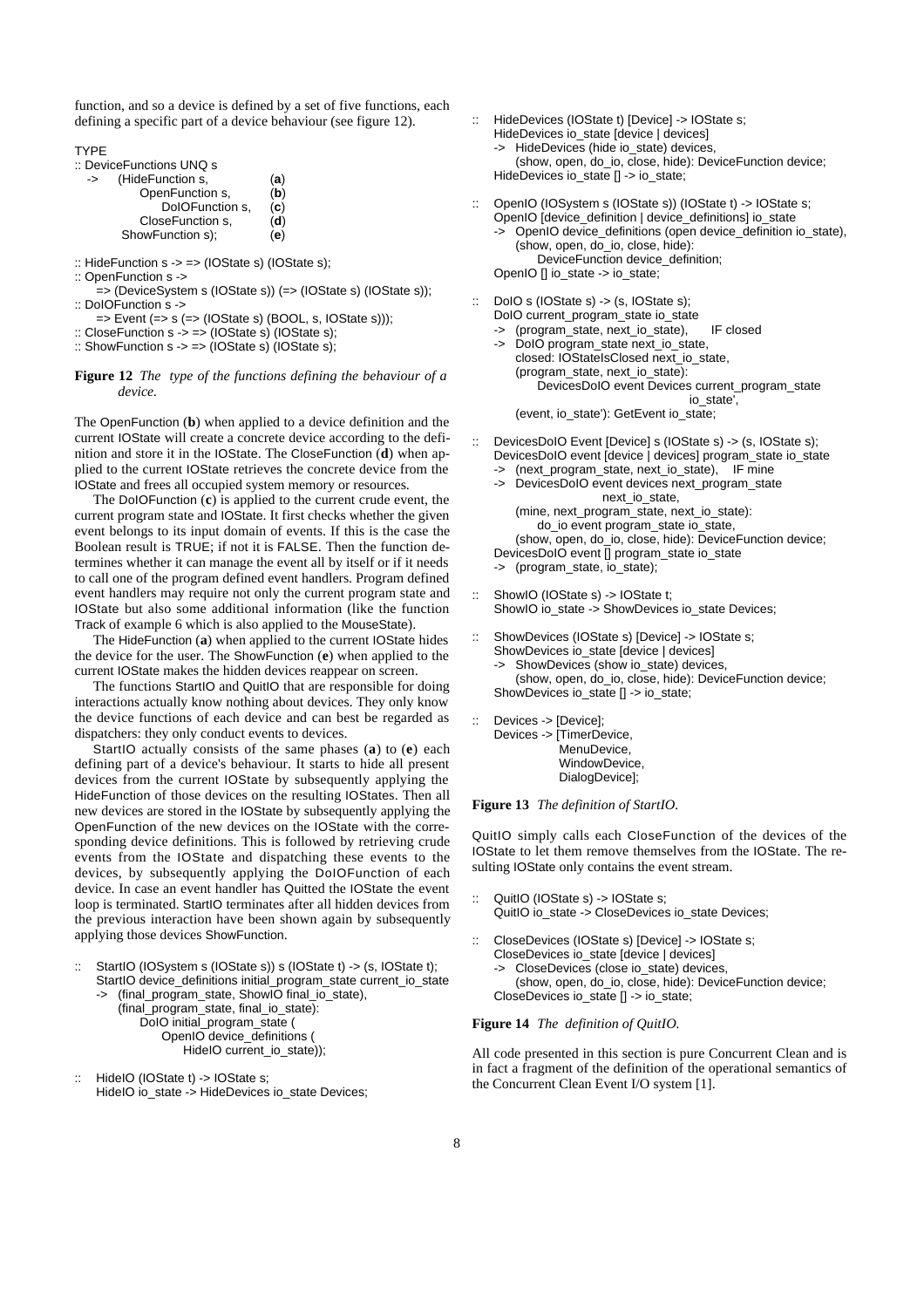## **8. Composing Interactions**

With one call to Start<sub>IO</sub> a complete interaction is defined and handled entirely by the system. For most interactive applications this is already the whole program. However, it is even possible during an interaction to change completely from that I/O set-up to another (*nested I/O*), or to have a *sequence* of I/O set-ups.

Nested interactions are created simply by nested calls to StartIO. This can be done *anywhere inside an interaction*. Let interaction A have an event handler F of type :: s (IOState s) -> (s, IOState s) with the following definition:

- $\therefore$  F s (IOState s) -> (s, IOState s);
	- F a io\_a
	- -> (UseFinalStateB b a, io\_a'),

(b, io\_a'): StartIO IOSystemB InitStateB io\_a;

The rules IOSystemB and InitStateB define the new initial devices of interaction B and the initial program state respectively. B's program state can be of a completely different type than the program state of A. What happens is that when event handler F is called interaction A will be completely taken over by interaction B. B can have its own menu system, its own dialogues, windows and timers. While interaction B is the current interaction all devices of A are hidden from the user. Only when B terminates (because one of its event handlers quitted the interaction) are the devices of A shown again and the evaluation of interaction A is continued. Interactions can be nested arbitrarily deeply.

Sequences of interactions are also defined in a straightforward way. Let A and B be functions of type :: WORLD -> WORLD. Now it is easy to compose the function C of the same type:

:: C WORLD -> WORLD;  $C$  world  $\rightarrow$  B (A world);

C has the obvious meaning of evaluating function B after A. So if A and B are interactions, we have now composed a new interaction C which first handles interaction A and then B.

It may be the case that we want interaction B to depend on the final program state of interaction A. This can be achieved easily by combining the StartIO rules of both interactions:

:: C WORLD -> WORLD;

- C world -> CloseIOState io\_b world',
	- (b, io\_b): StartIO (IOSystemB a) (InitStateB a) io\_a,
	- (a, io\_a): StartIO IOSystemA InitStateA io,
	- (io, world'): OpenIOState world;

By changing the type of the interactions into :: (SA, WORLD) -> (SA, WORLD) and :: (SA, WORLD) -> (SB, WORLD) respectively we can have interaction B depend on the final program state of interaction A in a style more like the first sequence:

```
:: C (SA, WORLD) -> (SB, WORLD);
   C initStateA&World -> B (A initStateA&World);
```
These examples only indicate some ways to compose interactions. All the expressive power of functional programming can be used to build new interactions out of others.

# **9. Experience with Interactive Applications**

In this section we discuss some of our programming experience and some of the applications we have written.

The structure of (both large *and* small) interactive applications can generally be based on the two major components of an interaction: the program state and the devices that will engage in the interaction. When writing a large application it is good practice to define the program state in a separate module and define access functions on all fields of the program state: one should treat the program state as if it were an abstract data type (even if it is not). The advantage is that when the program state changes, only the access functions need to be changed.

We have found that when designing the interface, it is a good idea to start with the menu system. The menu system is the most static of all devices. Its definition in general covers all operations the programmer wants the application to be able to do. It is quite easy to get a prototype running, consisting of only the menu system and some of the vital functions. Starting from this framework the application can be extended step by step.

In situations where an application is going to manipulate windows all in more or less the same way (like an editor defines text windows and a drawing program picture windows) it is a good idea to start first with one window only. Once the application works alright for one window, it is very easy to generalise the implementation to an arbitrary number of windows.

A representative application we have written is a window based editor, with all features that are commonly found in editors on Macintosh systems. The program state of the editor contains an UNQ data structure that administers the files. The majority of the program state is used for the proper administration of the text windows. For each window the content, position of the cursor, the current line that is being edited, the path name where the corresponding file can be found, selected text if there is one, tab width, the font used, some font metrics, the number of lines of the text, a flag stating whether the text has been changed since the last time it was saved and one stating if new lines should be automatically indented. The whole project consists of 18 implementation modules having a total number of lines of about 4600 (including comments). The editor works on both the Macintosh and the Sun4 system. Its runtime performance is very good and we use it in practice conveniently.

Among the other large applications we have written are a relational (DBase like) database and a (MacDraw like) drawing program. We are also working on an application with which devices can be created graphically. Such an application will mainly ease the definition of dialogues, which can become quite complex. The basic concept of the application is that once a device has been graphically created the algebraic type can be constructed that defines that device. Using nested I/O, complete interfaces can be easily tested by the graphical designer.

The libraries are mainly written in Concurrent Clean. The Macintosh implementation consists of 35 Clean modules having  $\pm$ 7300 lines of Clean code and the Macintosh interface library another 19 modules having  $\pm$  2200 lines of assembly code. The implementation on the X Window System using the Open Look Interface Tool kit [8] consists of 35 Concurrent Clean modules of ± 5100 lines of code. The interface to the tool kit and the X Window System consists of 10 modules of ± 5100 lines of C code.

## **10. Discussion**

Interactions can be arbitrarily complex due to the freedom of the type of the program state. However, because the program state holds all global data needed by the interaction, its content is accessible for all event handlers. This reintroduces (yet on a smaller scale) problems of reasoning about global variables.